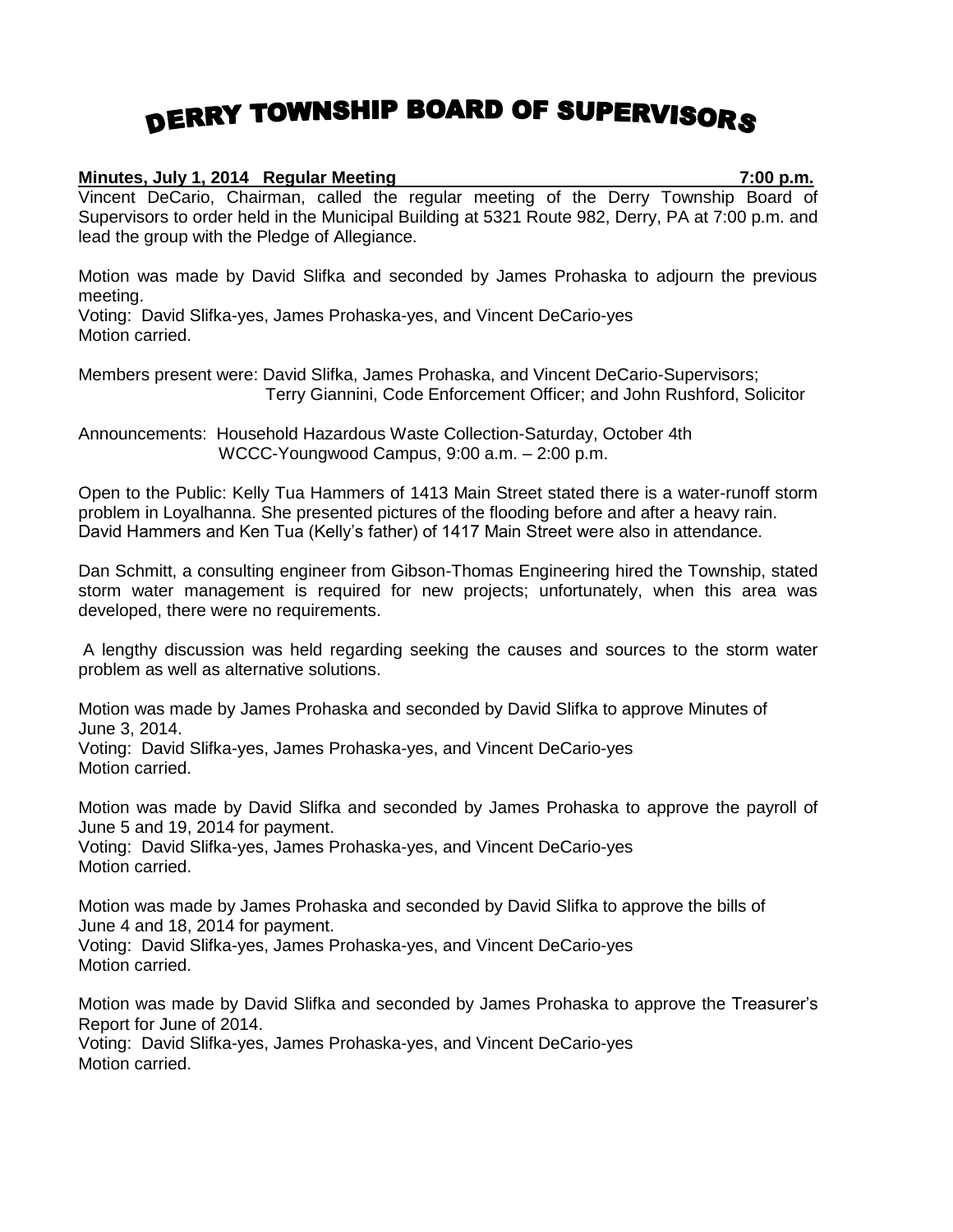Motion was made by James Prohaska and seconded by David Slifka to adopt Resolution No. 549-2014 authorizing the execution of a consent order and agreement between the Department of Environmental Protection, Latrobe Municipal Authority, the City of Latrobe, Unity Township Municipal Authority, the Township of Unity, Derry Township Municipal Authority, and the Township of Derry agreeing to Phase I and Phase II of the remedial project to comply with the requirements of the Clean Stream Laws of the Commonwealth of Pennsylvania. Voting: David Slifka-yes, James Prohaska-yes, and Vincent DeCario-yes Motion carried.

Motion was made David Slifka and seconded by James Prohaska to review the Havrilla Phase II Subdivision located along SR 0982 and Sandy Street:

Approval of this plan does not constitute acceptance of the streets as dedicated and laid out on said plan until they are developed to the Township's specifications at which time formal written notice of acceptance of dedication will be delivered by the Derry Township Board of Supervisors to the developer.

Voting: David Slifka-yes, James Prohaska-yes, and Vincent DeCario-yes Motion carried.

Motion was made James Prohaska and seconded by David Slifka to review the Westinghouse/EQT Subdivision located along Livermore Road contingent upon the review of the SEO:

Approval of this plan does not constitute acceptance of the streets as dedicated and laid out on said plan until they are developed to the Township's specifications at which time formal written notice of acceptance of dedication will be delivered by the Derry Township Board of Supervisors to the developer.

Voting: David Slifka-yes, James Prohaska-yes, and Vincent DeCario-yes Motion carried.

Motion was made David Slifka and seconded by James Prohaska to review the Kissel Subdivision located along Walnut Street:

Approval of this plan does not constitute acceptance of the streets as dedicated and laid out on said plan until they are developed to the Township's specifications at which time formal written notice of acceptance of dedication will be delivered by the Derry Township Board of Supervisors to the developer.

Voting: David Slifka-yes, James Prohaska-yes, and Vincent DeCario-yes Motion carried.

Motion was made James Prohaska and seconded by David Slifka to review the Cinibulk Subdivision located along Oaklawn Drive:

Approval of this plan does not constitute acceptance of the streets as dedicated and laid out on said plan until they are developed to the Township's specifications at which time formal written notice of acceptance of dedication will be delivered by the Derry Township Board of Supervisors to the developer.

Voting: David Slifka-yes, James Prohaska-yes, and Vincent DeCario-yes Motion carried.